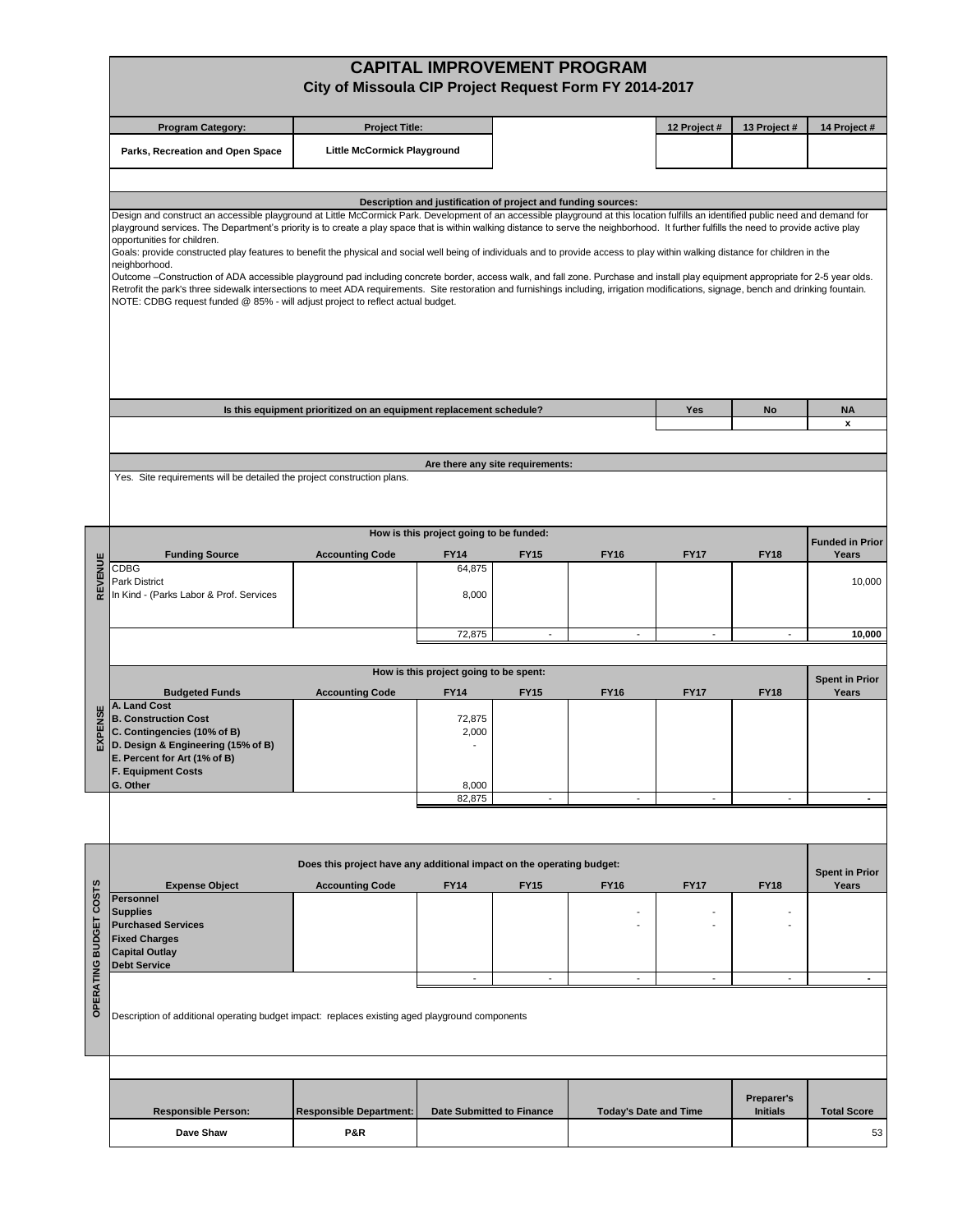| <b>Project Rating</b><br>(See C.I.P. Instructions For Explanation of Criteria)<br><b>Program Category:</b><br><b>Project Title:</b><br>Parks, Recreation<br><b>Little McCormick Playground</b><br>and Open Space<br><b>Qualitative Analysis</b><br>Yes<br>No<br><b>Comments</b><br>1. Is the project necessary to meet federal,<br>state, or local legal requirements? This cri-<br>terion includes projects mandated by Court<br>Order to meet requirements of law or other<br>х<br>requirements. Of special concern is that the<br>project be accessible to the handicapped.    |                                      | 14 Project #                 |
|-----------------------------------------------------------------------------------------------------------------------------------------------------------------------------------------------------------------------------------------------------------------------------------------------------------------------------------------------------------------------------------------------------------------------------------------------------------------------------------------------------------------------------------------------------------------------------------|--------------------------------------|------------------------------|
|                                                                                                                                                                                                                                                                                                                                                                                                                                                                                                                                                                                   |                                      |                              |
|                                                                                                                                                                                                                                                                                                                                                                                                                                                                                                                                                                                   |                                      |                              |
|                                                                                                                                                                                                                                                                                                                                                                                                                                                                                                                                                                                   |                                      |                              |
|                                                                                                                                                                                                                                                                                                                                                                                                                                                                                                                                                                                   |                                      |                              |
|                                                                                                                                                                                                                                                                                                                                                                                                                                                                                                                                                                                   |                                      |                              |
| 2. Is the project necessary to fulfill a con-<br>tractual requirement? This criterion includes<br>Federal or State grants which require local<br>х<br>participation. Indicate the Grant name and<br>number in the comment column.                                                                                                                                                                                                                                                                                                                                                 |                                      |                              |
| 3. Is this project urgently required? Will de-<br>lay result in curtailment of an essential ser-<br>vice? This statement should be checked<br>"Yes" only if an emergency is clearly indi-<br>х<br>cated; otherwise, answer "No". If "Yes",<br>be sure to give full justification.                                                                                                                                                                                                                                                                                                 |                                      |                              |
| 4. Does the project provide for and/or im-<br>prove public health and/or public safety?<br>This criterion should be answered "No" un-<br>less public health and/or safety can be<br>х<br>shown to be an urgent or critical factor.                                                                                                                                                                                                                                                                                                                                                |                                      |                              |
| Raw<br><b>Score</b><br><b>Quantitative Analysis</b><br>Range<br><b>Comments</b>                                                                                                                                                                                                                                                                                                                                                                                                                                                                                                   | Weight                               | <b>Total</b><br><b>Score</b> |
| $(0-3)$<br>5. Does the project result in maximum<br>Per Parks Plan and County Survey - need additional areas for youth - grants and donations<br>benefit to the community from the<br>3<br>maximize any funds or in kind from the City.<br>investment dollar?                                                                                                                                                                                                                                                                                                                     | 5                                    | 15                           |
| $(0-3)$<br>6. Does the project require speedy<br>CDBG grant needs to be expended within one year.<br>implementation in order to assure its<br>3<br>maximum effectiveness?                                                                                                                                                                                                                                                                                                                                                                                                         | 4                                    | 12                           |
| $(0-3)$<br>7. Does the project conserve energy,<br>Having a neighborhood park with an accessible playground within walking distance of low to<br>cultural or natural resources, or reduce<br>2<br>moderate income household reduces number of car visits to other parks.<br>pollution?                                                                                                                                                                                                                                                                                            | 3                                    | 6                            |
| $(0-2)$<br>8. Does the project improve or expand<br>upon essential City services where such<br>2<br>The project will replace the current playground structure as well as retrofit the sidewalks for ADA<br>requirements<br>services are recognized and accepted as<br>being necessary and effective?                                                                                                                                                                                                                                                                              | $\overline{4}$                       | 8                            |
| $(0-3)$<br>Master Park Plan, Strategic Goal 1 - Continue implementation phase of Master Park Plan for<br>9. Does the project specifically relate to the<br>Greater Missoula area. Also supports goals in Neighborhood plan. Follows through with City<br>commitment from time of acquisition. Improve City park lands through the design of newly acquired<br>City's strategic planning priorities or other<br>3<br>parks and improving the designs of existing parks ensuring recreational opportunities for people of<br>plans?<br>all ages as stated in the Master Parks Plan. | $\overline{4}$<br><b>Total Score</b> | 12<br>53                     |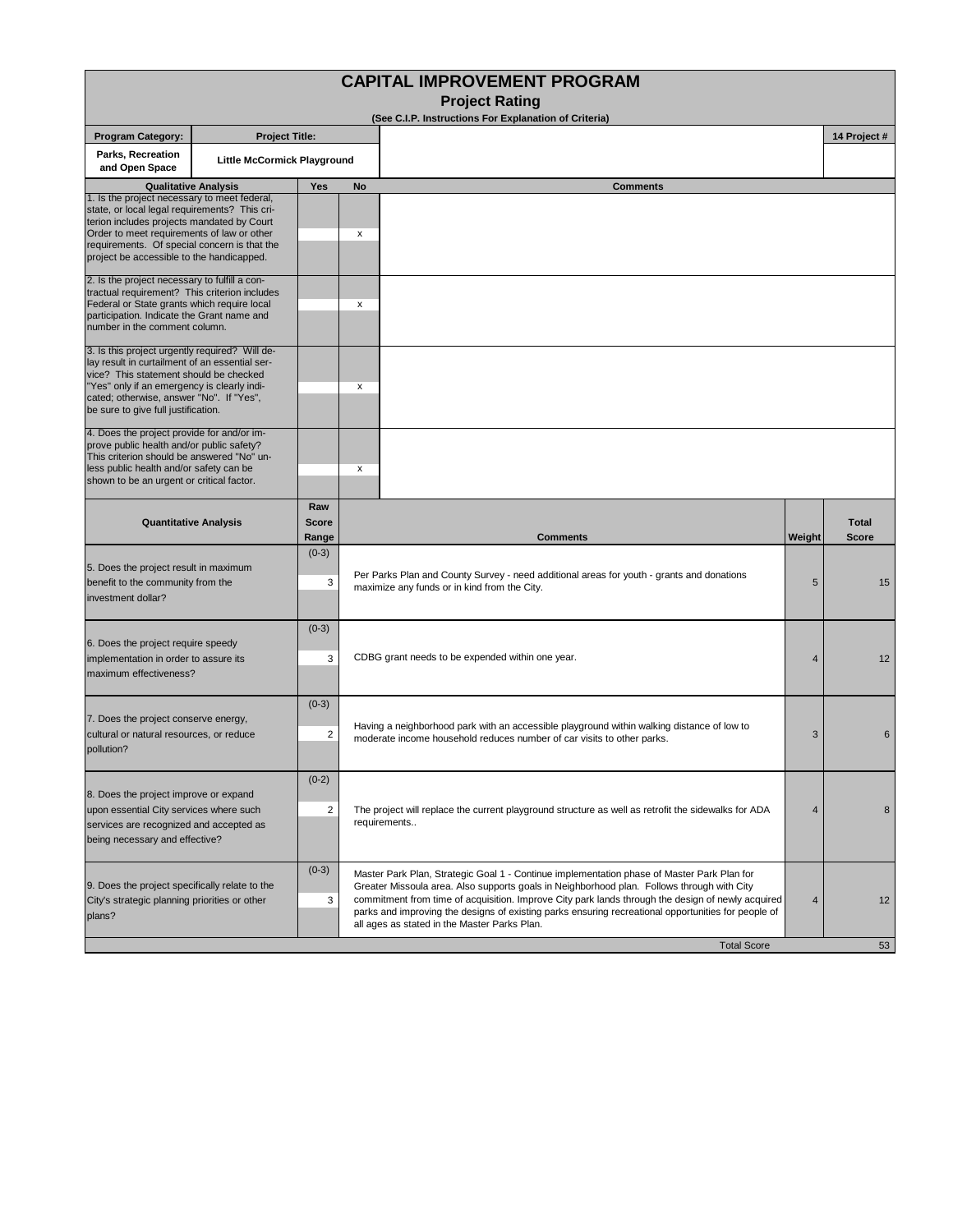| 14 Project # | <b>Project Title:</b>                 |
|--------------|---------------------------------------|
|              | <b>Little McCormick</b><br>Playground |

| <b>Date</b> | Author | <b>Notes</b>                                                                                                  |
|-------------|--------|---------------------------------------------------------------------------------------------------------------|
| 3/5/2013    | km     | Project total is less as CDBG grant was less @85% not 100%. Project will be adjusted to reflect actual budget |
|             |        |                                                                                                               |
|             |        |                                                                                                               |
|             |        |                                                                                                               |
|             |        |                                                                                                               |
|             |        |                                                                                                               |
|             |        |                                                                                                               |
|             |        |                                                                                                               |
|             |        |                                                                                                               |
|             |        |                                                                                                               |
|             |        |                                                                                                               |
|             |        |                                                                                                               |

| <b>Date</b> | Author | Notes |
|-------------|--------|-------|
|             |        |       |
|             |        |       |
|             |        |       |
|             |        |       |
|             |        |       |
|             |        |       |
|             |        |       |
|             |        |       |
|             |        |       |
|             |        |       |
|             |        |       |
|             |        |       |
|             |        |       |
|             |        |       |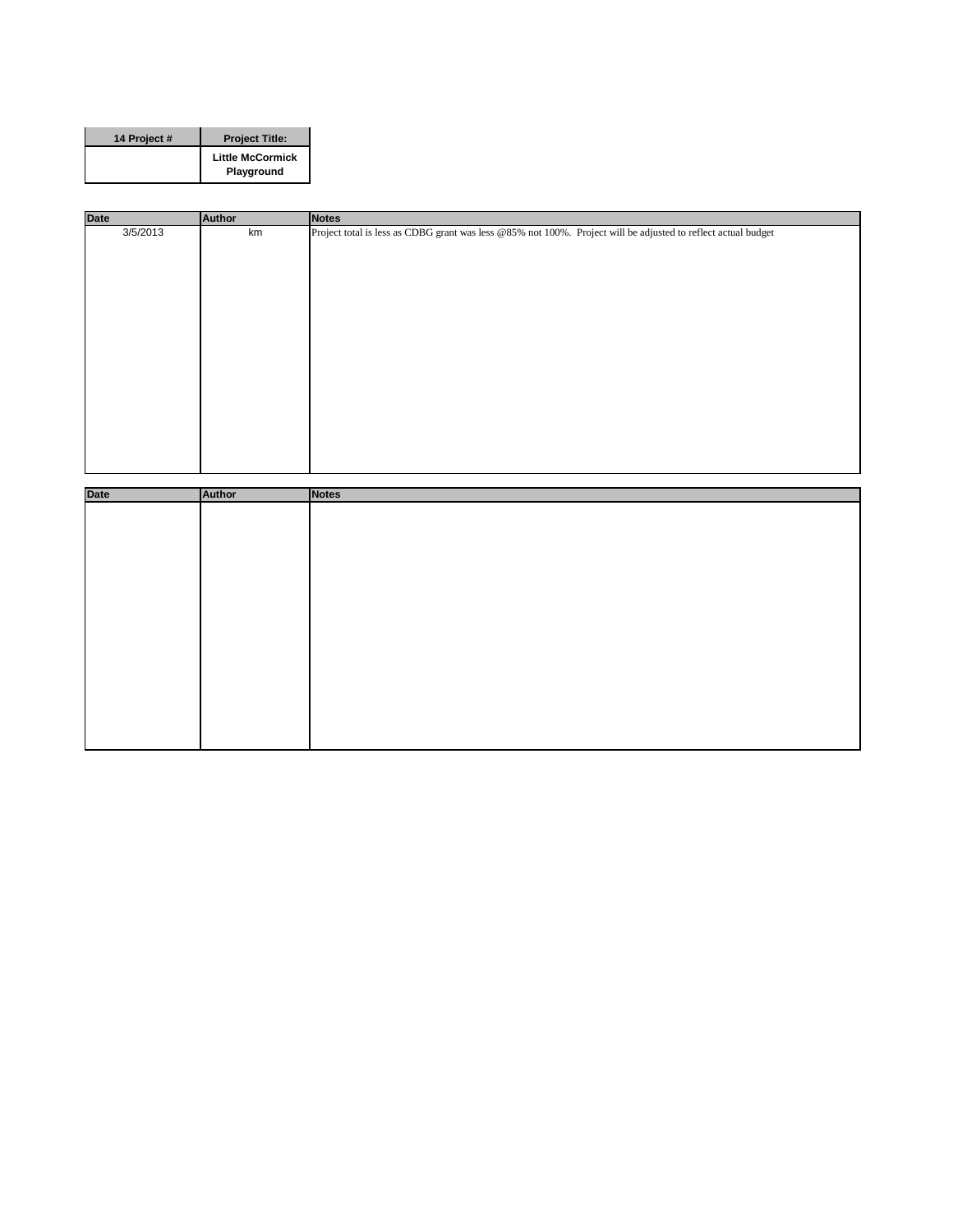